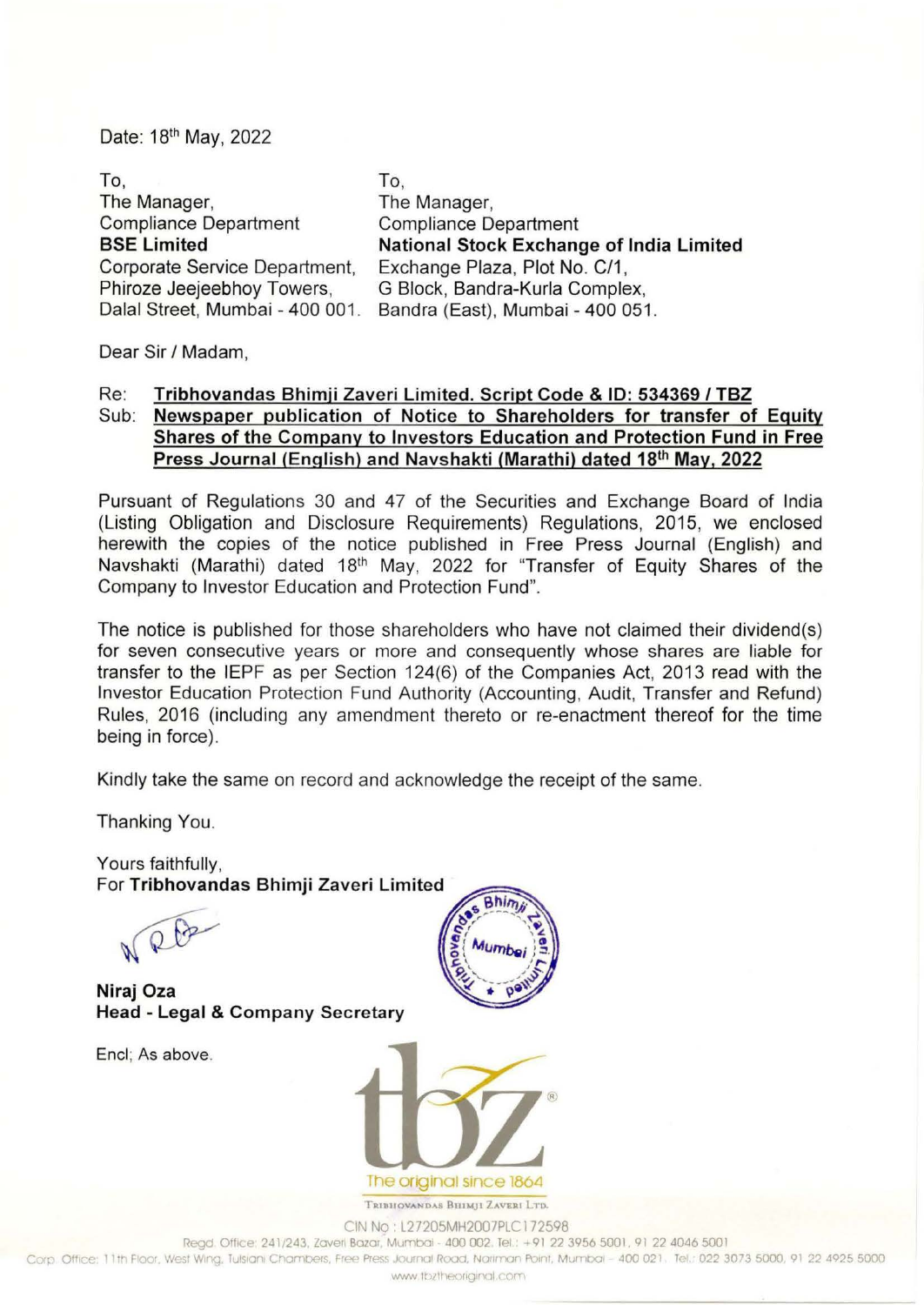THE FREE PRESS JOURNAL www.freepressjournal.in MUMBAI | WEDNESDAY | MAY 18, 2022



## **TRIBHOVANDAS BHIMJI ZAVERI LIMITED**

CIN: L27205MH2007PLC172598

Regd. Off.: 241/43, Zaveri Bazar, Mumbai - 400 002. Tel. No.: (022) 4046 5000 / 5001. Corp. Off.: 11<sup>th</sup> Floor, West Wing, Tulsiani Chambers, 212, Backbay Reclamation, Free Press Journal Road, Nariman Point, Mumbai - 400 021. Tel. No. (022) 49255000 / 30735000 Website; www.tbztheoriginal.com Email: investors@tbzoriginal com

## NOTICE TO SHAREHOLDERS

Transfer of Equity Shares of the Company to Investor Education & Protection Fund Account (IEPF) Notice is hereby given that pursuant to the provisions of the Companies Act, 2013 read with the Investor Education and Protection Fund Authority (Accounting, Audit, Transfer and Refund) Rules, 2016 as amended from time to time ('Rules'), the details such as name, Folio/DP Id and Client Id, of the shareholders of Tribhovandas Bhimji Zaverl Limited (TBZ - The Original) ('Gompany'), who have not encashed dividend for a continuous period of seven years ('Concerned Shareholders'), from year 2015 to 2021 have been uploaded on the website of the Company www.tbztheoriginal.com

The Company has completed dispatch of individual communication to the concerned Shareholders of the Company at their latest available address.

In case the Company does not receive valid claim from the concerned shareholders by 22<sup>%</sup> August, 2022, the Rules require the Company to transfer, the shares of the concerned shareholders held in physical form or in demat form, to IEPF Demat Account.

The concerned shareholders, holding shares in physical form and whose shares are liable to be transferred to IEPF may note that the Company would be issuing new share certificate(s), letter of confirmation in lieu of the original share certificate(s) held by them for the purpose of transfer of shares to IEPF as per the Rules and upon such issue, the original share certificate(s) which stand register in their name will stand automatically cancelled and be deemed nonnegotiable.

In respect of shares held in demat form the Company shall inform to the depositories by way of corporate action for transfer of shares in favour of demat account to IEPF.

Please note that no claim shall lie against the Company in respect of unclaimed dividend amount and share transferred to IEPF Authority. The Shareholders may note that both unclaimed dividend amount and corresponding share transferred, including all benefits accruing thereon, if any, can be claimed from IEPF Authority, by making an application in Form IEPF - 5 online and sending the physical copy of the same duly signed (as per registered specimen signature) along with requisite documents enumerated in the said form IEPF-5 to the Company at its Registered Office or Corporate Office or to KFin Technologies Limited, RTA of the Company.

The Concerned Shareholders are therefore informed to promptly contact the Company at the Registered office or Registrar and Share Transfer Agent of the Company - KFin Technologies Limited, Selenium Tower B, Plot 31-32, Gachibowli, Financial District, Nanakramguda, Serilingampally, Hyderabad - 500 032, Telangana, Tel No. 18003094001, e-mail: einward.ris@kfintech.com to claim the unpaid dividend.

> By Order of the Board For Tribhovandas Bhimji Zaveri Limited  $Sd/-$ Niraj Oza

Date: 17<sup>th</sup> May, 2022 Place: Mumbai

**Head Legal & Company Secretary**